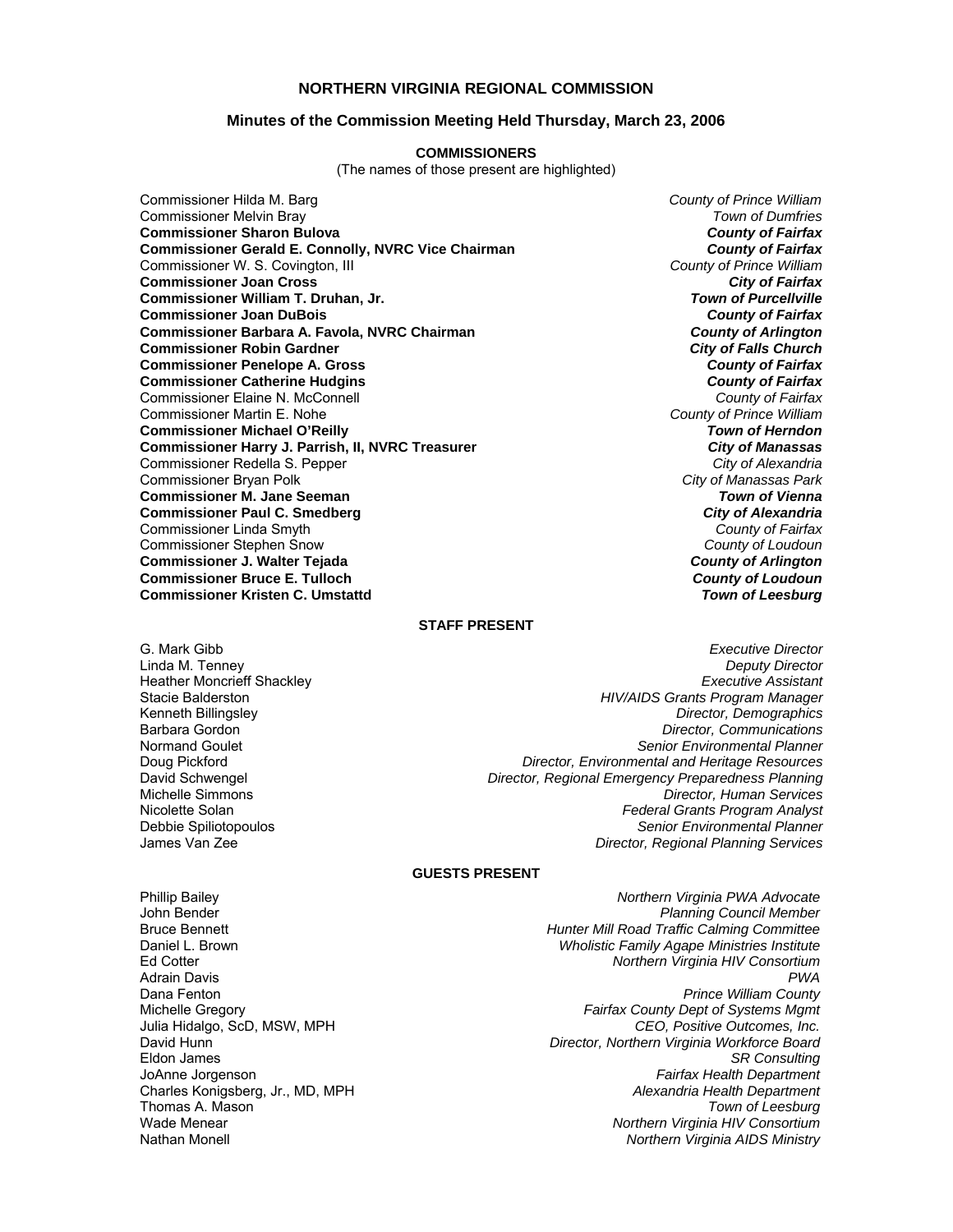Summary Minutes of the Commission March 23, 2006 Page 2

#### **GUESTS PRESENT (Continued)**

| Robert Moon<br>Sue Rowland<br>Ronald Scheraga<br>Amy Sheldon<br>Jane Woods | <b>Prince William Interfaith Caregivers</b><br><b>SR Consulting</b><br>PWA, Alexandria<br>Northern Virginia AIDS Ministry<br><b>SR Consulting</b> |
|----------------------------------------------------------------------------|---------------------------------------------------------------------------------------------------------------------------------------------------|
| CALL TO ORDER                                                              | Chairman Favola called the meeting to order at 7:30 p.m.                                                                                          |
| <b>PLEDGE OF</b><br><b>ALLEGIANCE</b>                                      | The Pledge of Allegiance was recited by all present.                                                                                              |
| ROLL CALL                                                                  | The roll was called and all members present or absent were noted for the record.                                                                  |
| <b>MINUTES</b>                                                             | Commissioner O'Reilly moved approval of the minutes of the January 26, 2006 and                                                                   |

February 9, 2006 Commission Meetings. The motion was seconded and approved with Commissioner Tulloch abstaining.

**SPECIAL** 

PRESENTATION

*Dr. Julia Hidalgo* Chairman Favola introduced Julia Hidalgo, ScD, MSW, MPH. Dr. Hidalgo is a research professor with the George Washington University School of Public Health and Health Services. She also serves as the Chief Executive Officer of Positive Outcomes, Inc., an independent, national consulting firm that addresses the strategic planning, management, analytic, and technology needs of public and private sector clients.

> Dr. Hidalgo presented the findings from her recent Washington AIDS Partnership-funded study of the Northern Virginia HIV/AIDS care system. A full copy of the January 2006 report, *The Northern Virginia HIV Services and Financing System: Assessing Resources to Address an Era of Constrained Funding,* was made available at the meeting.

> Dr. Hidalgo gave a brief introduction to the study and its scope of work and then reviewed the findings of the study in-depth. There are over 90 recommendations in the report. Below are highlights of those findings:

- More so than other areas in the country, Northern Virginia's system of care for persons with HIV/AIDS is affected by immigration from other parts of the world and mobility or migration by HIV positive around the region from other areas of this country.
- There has been migration of people to outlying counties, many of which do not have the public health infrastructure needed. These areas are doing their best to coordinate services, but services do not always exist.
- Funding has not kept pace with the need for AIDS services. In addition, in Northern Virginia there is not the "imprint" of a large institution (such as Johns Hopkins) to help support the system.
- There is a dependent situation in which Virginia has to look to the District of Columbia (DC) for funding. Title II funding from Virginia goes primarily to pharmaceuticals, and very little remains for other needs. There is no statutory authority for funding directly to the region, making Virginia indebted to other political environments.
- There is a striking disparity between the types and amounts of care available on either side of the River in the Washington metro area. There is a significant difference between the Medicaid programs in DC and Virginia.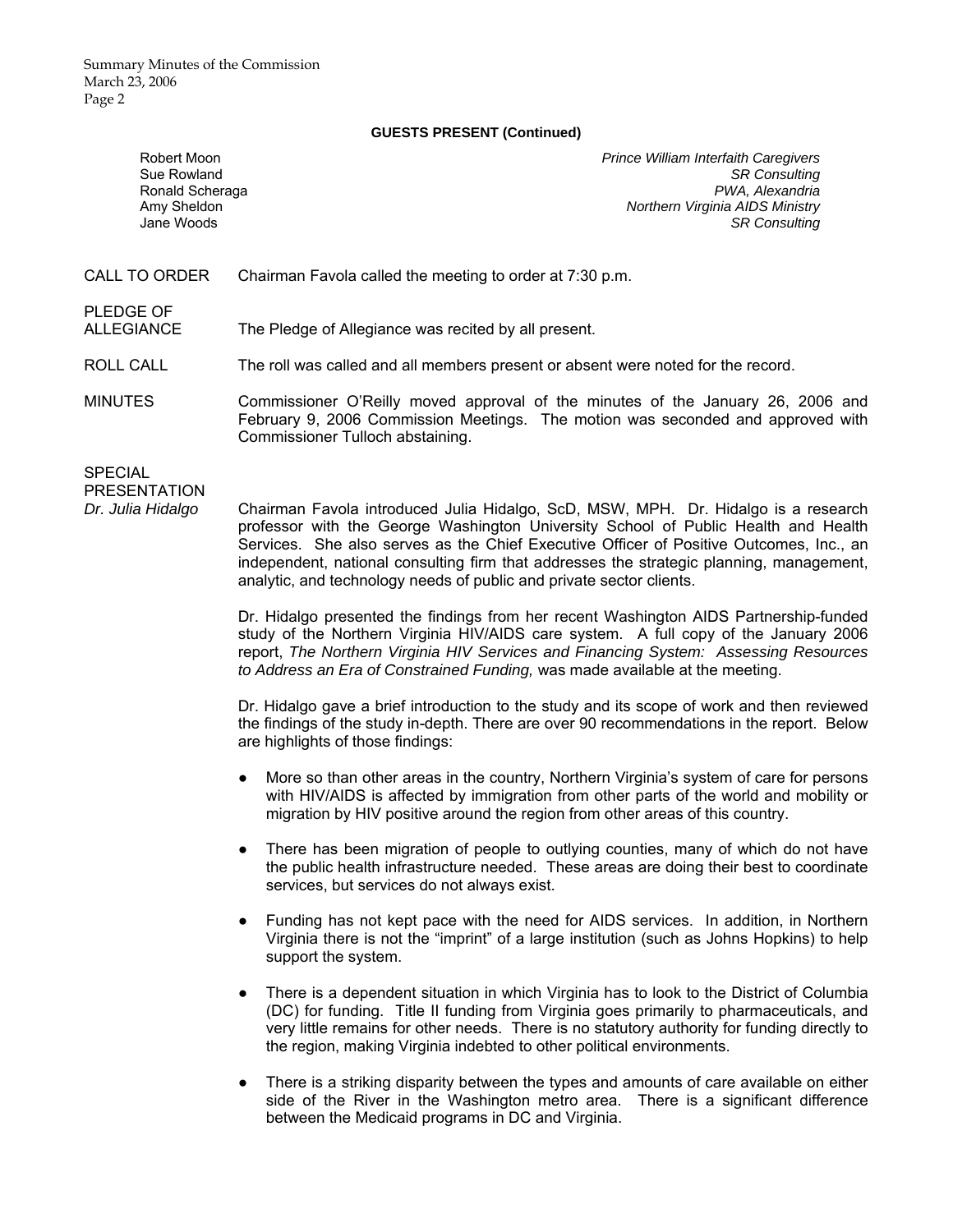- Contributions toward HIV/AIDS services also vary within the Northern Virginia jurisdictions, making the types of care available to be subject to jurisdictional boundaries.
- The recent crises with two clinics in Northern Virginia, have resulted in areas of explicit rationing.
- In comparing Northern Virginia's funding situation to that in other regions, it was noted that the funding situation is similar, but in other areas there are other options for care that can be drawn on which don't exist here. For example, the Virginia Medicaid program is renowned for being "bare bones," whereas in other states the Medicaid program provides additional options.
- DC received \$2.5 million less this year than the year before in Ryan White CARE Act, Title I funds. This represents an 8% cut in funding to the Washington metro region. The cut resulted from DC's poor preparation of the Washington metro application.
- Expectation is that Northern Virginia has to "bear its fair share" of the funding cut, but Virginia's system is already a fragile one, and some service agencies are at risk of closing.
- Without additional funds, the existing system is in grave danger. The idea that funding this system would be cut is quite concerning. The cut that has been made, if it is to stand, would cause significant damage to "core" services and would totally eliminate supportive services.

#### Questions and Answers:

#### *Favola*

Is there an opportunity for DC to submit a supplemental request?

#### *Hidalgo*

Although the Health Resources Services Administration (HRSA) has been briefed and is very aware of the situation, they cannot reconsider a redistribution of funds. Another opportunity will be available in one year.

#### *Bulova*

Can we split off and apply for funds on our own?

#### *Hidalgo*

Virginia is formulated as a part of the DC Metropolitan Area, and by statute, that's the way the funds must be distributed. Although HRSA can remind DC that they need to plan for the entire region, not just one area, HRSA is unable to allow a "divorce." Virginia has been treated as an after-thought and not properly included in regional planning.

#### Motion

Commissioner Bulova made a motion that a delegation from the Northern Virginia Regional Commission meet with its Northern Virginia Delegation to the US Congress to express the Commission's concerns. A letter, addressed to the Delegation, expressing concerns may also be prepared.

#### **Discussion**

In the discussion that followed, NVRC staff was asked by Commissioner Smedberg to explain what steps have already been taken to resolve this situation. Michelle Simmons reported that the Commission has approached DC and asked to be held harmless from the funding cuts and that the amount that was cut be reinstated in Northern Virginia's allocation. Ms. Simmons further reported that Mark Gibb has written a letter to Dr. Gregg Pane, Director of the District of Columbia Department of Health, and has not yet received a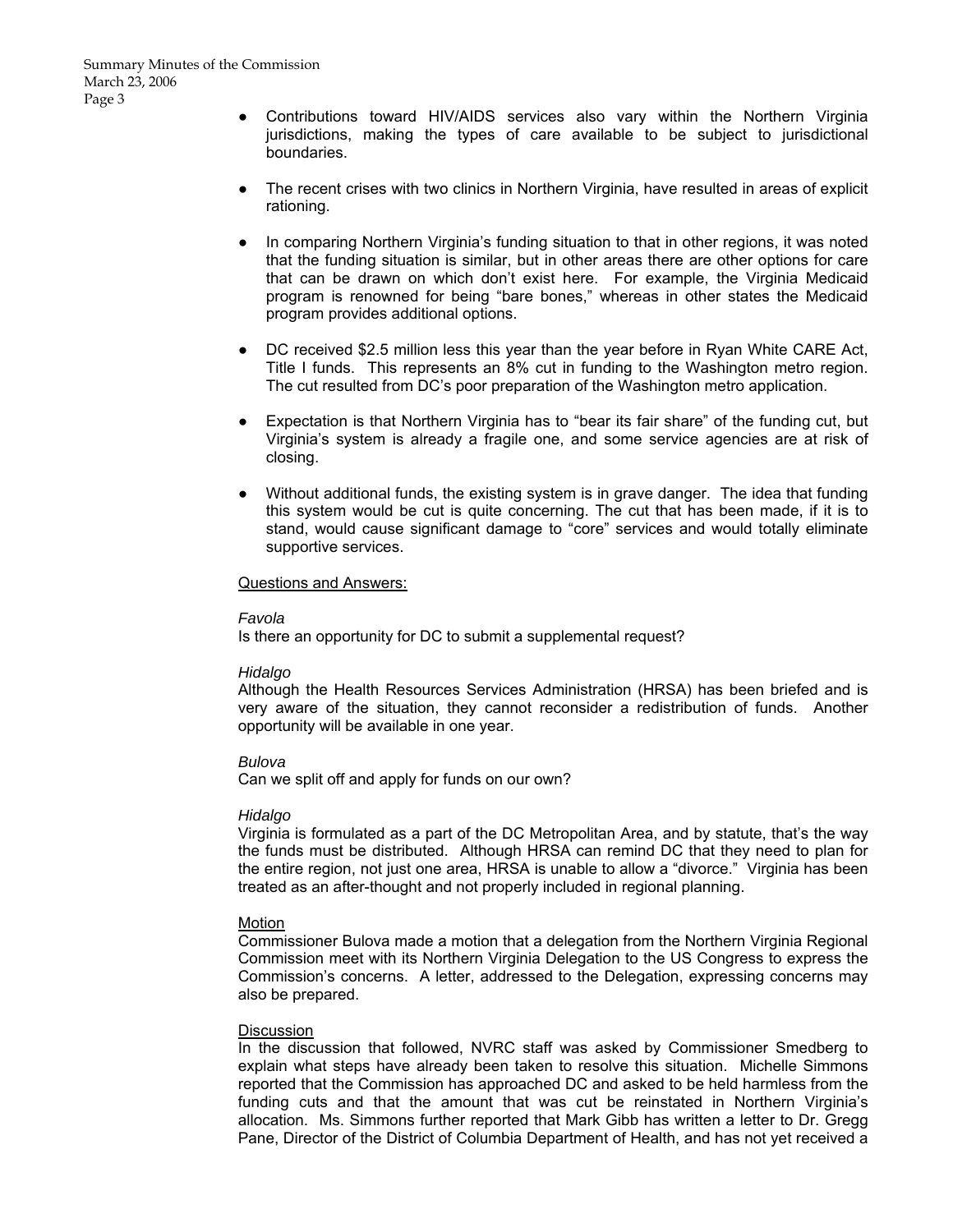Summary Minutes of the Commission March 23, 2006 Page 4

> response. A copy of this letter was distributed at the table. Suggestion was made to meet with HRSA face to face to talk about a re-designation. There was some discussion about the usefulness of contacting or meeting with elected officials from DC. Feeling of the Commission was that it would be important to first meet with the Congressional Delegation as they might have additional ideas and might play a role in future meetings.

Approval

Commissioner Bulova's motion was seconded and approved unanimously.

*Avian Flu* Commissioner Umstattd asked that the Commission consider assembling a summit or meeting on the topic of avian flu and asked for input. She raised several questions about logistics related to work, school and general public health that would need to be addressed if the virus mutates and becomes passable from human to human.

> Commissioner Gross responded that at the Washington Council of Governments (COG) Public Safety Policy Committee last week, a report was given by Dr. Gregg Pane of the District of Columbia. She suggested that additional information may be obtained from Nancy Ray or Calvin Smith at COG.

> Mr. Gibb noted that Barbara Gordon, NVRC's Communication Director, today attended a statewide meeting in Richmond on this issue and asked her to report. Ms. Gordon reported that the main points that came out of that meeting were the need for communication, rumor control, continuity of operations, ethics, and priority of vaccines and medications. Ms. Gordon also reported that a 15 minute DVD about the flu was distributed at today's summit and is available on the state's website.

> Commissioner Gardner noted that in the City of Falls Church, staff had put together a report on community approaches to a flu epidemic. She suggested that similar reports from other jurisdictions could be gathered and shared in the Commission's forum.

> Commissioner Connolly recommended *The Great Influenza* by John Barry, which is the story of the Spanish Flu in 1918. In addition, Commissioner Connolly suggested that the Commission vet some probing questions (such as those about policy, ethics, infrastructure), in advance of the briefing, for which local governments need answers. He further noted that businesses need to formulate policies to deal with this, but they are expecting some guidance from government.

> Following this discussion, Chairman Favola stated that it will be placed on an upcoming Commission agenda. Commissioner Smedberg suggested that the region's Human Service Officials be asked to provide a briefing on this issue to the Commission at this meeting.

*Whitman-Walker* Suggestion was made to constitute an *ad hoc* committee of the Commission to receive staff work about the Whitman Walker Clinic situation, along with planning for HIV/AIDS care options in Northern Virginia, and to use that body to report back to the Commission for specific needs, to keep political leaders in the loop, and to guide that effort appropriately. In response to a question about the inclusion of citizen members on this committee, it was noted that perhaps citizen experts could be appointed after the committee begins. Volunteers for this committee were Commissioners Connolly, Favola, Hudgins, Parrish, Smedberg, and Umstattd.

**CONSENT** 

AGENDA Commissioner Tulloch moved approval of the Consent Agenda, consisting of the items outlined below*. It was noted that for Item C, Resolution No. P06-17, a typographical error*  was made in the fifth paragraph. The termination date of the lease should read December *31, 2015.* The motion was seconded and carried unanimously.

A. Financial Reports from January and February 2006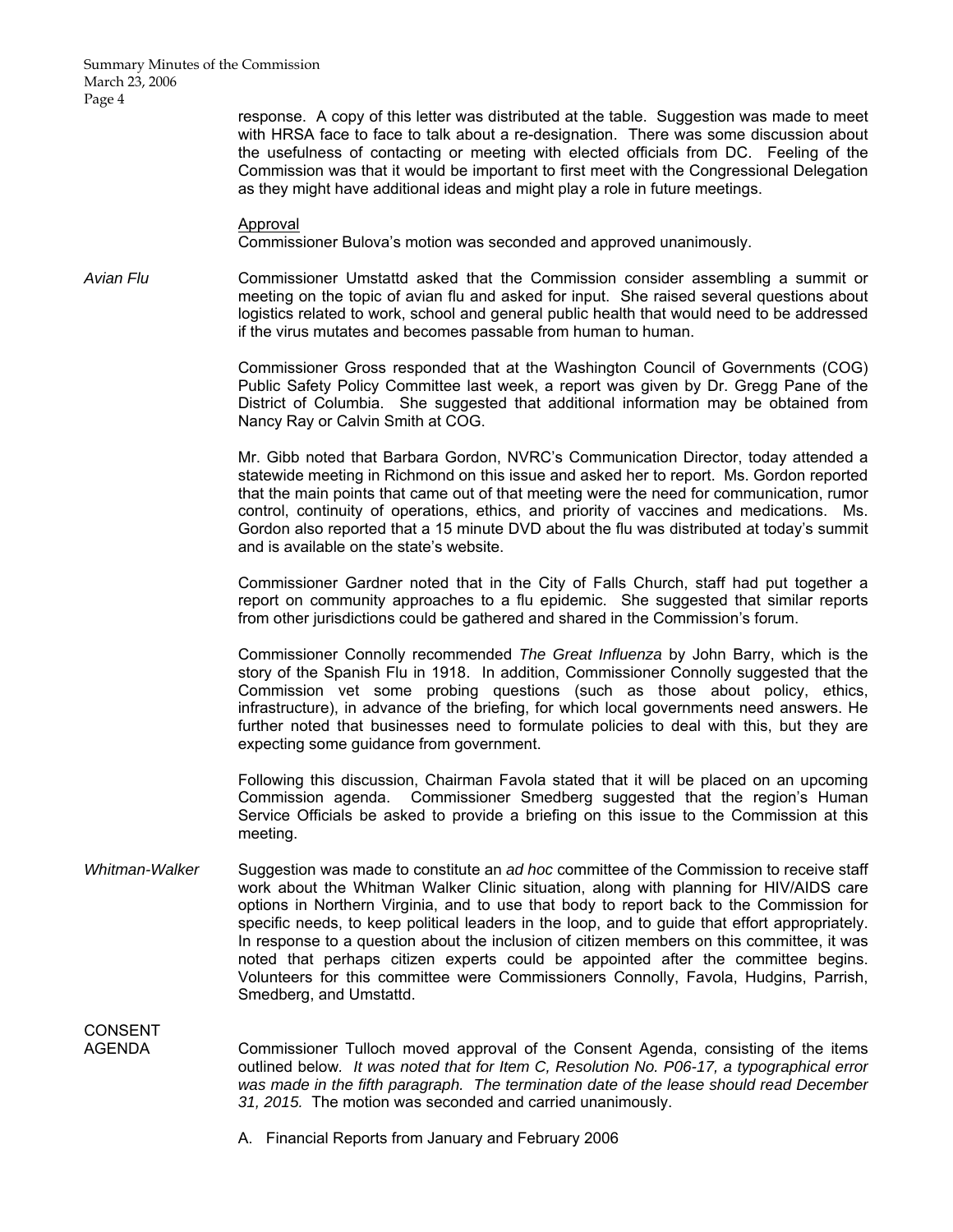- B. Resolution No. P06-16: Authorization to Submit a Technical Assistance Proposal to the Department of Environmental Quality's 2005-2006 Virginia Coastal Zone Management Program.
- C. Resolution No. P06-17: Authorization to Execute Lease Amendment for Additional Office Space.
- D. Resolution No. P06-18: Authorization to Accept Funding from the National Park Service to Provide Technical Assistance in the Development of the Potomac Heritage National Scenic Trail in Virginia.
- E. Resolution No. P06-19: First Amendment to the FY 2006 Annual Budget and Programs.

## **EXECUTIVE** DIRECTOR'S

REPORT A. Mark Gibb introduced David Hunn, Director of the Northern Virginia Workforce Investment Board. Mr. Hunn provided the Commission with background information on the Northern Virginia Regional Partnership which was created in 1997 as part of the Virginia Regional Competitiveness Program. Mr. Hunn was seeking from the Northern Virginia Regional Commission, as representatives of their jurisdictions, approval to terminate the Northern Virginia Regional Partnership. A memorandum, outlining the history and status of the organization as well as the recommendations for disposition of the NVRP assets was distributed to Commissioners at the table.

> Chairman Favola clarified that the Commission does not have the authority to abolish the Partnership; however individuals on the Commission can go back to their own jurisdictions to recommend such action.

> Motion was made by Commissioner Connolly to refer the issue to the respective jurisdictions to act. The motion was seconded and approved unanimously.

> Following the motion, it was requested that Mr. Hunn send a letter to the mayors or chairs of local jurisdictions explaining the issue and suggesting the course of action he has recommended.

B. Mark Gibb introduced Tom Mason, Director of Engineering and Public Works from the Town of Leesburg to present information on the Know Toxics campaign that the Northern Virginia Waste Management Board, under the auspices of the Commission, will be launching in April. The purpose of the campaign is to educate business owners and property managers about their responsibilities as relates to certain "toxics," including fluorescent bulbs, rechargeable batteries, and electronic equipment. The campaign will include a kick-off to be held on Friday, April 7, 2006, as well as brochures, posters, and a website. This will be followed by programs in participating jurisdictions beginning on Earth Day, Saturday, April 22, 2006. In the future, there are plans for an awards program to recognize businesses that are setting an example for others in their management of business toxics.

 Doug Pickford introduced new NVRC staff member Debbie Spiliotopoulos to the Commission. Ms. Spiliotopoulos will be working with the Northern Virginia Waste Management Board as well as on other environmental programs of the Commission.

 Barbara Gordon provided the Commission with information on the plans for the April 7 press conference introducing Know Toxics. Commissioners were encouraged to participate. It was noted that this date conflicts with a Homelessness Summit in which many Commissioners plan to participate. The Know Toxics press conference will be rescheduled.

 In response to this information, Commissioners Tejada and Gross stressed the need to provide materials in other languages in order to reach all in our diverse community. In addition, it was suggested that efforts be made to reach out to ethnic media during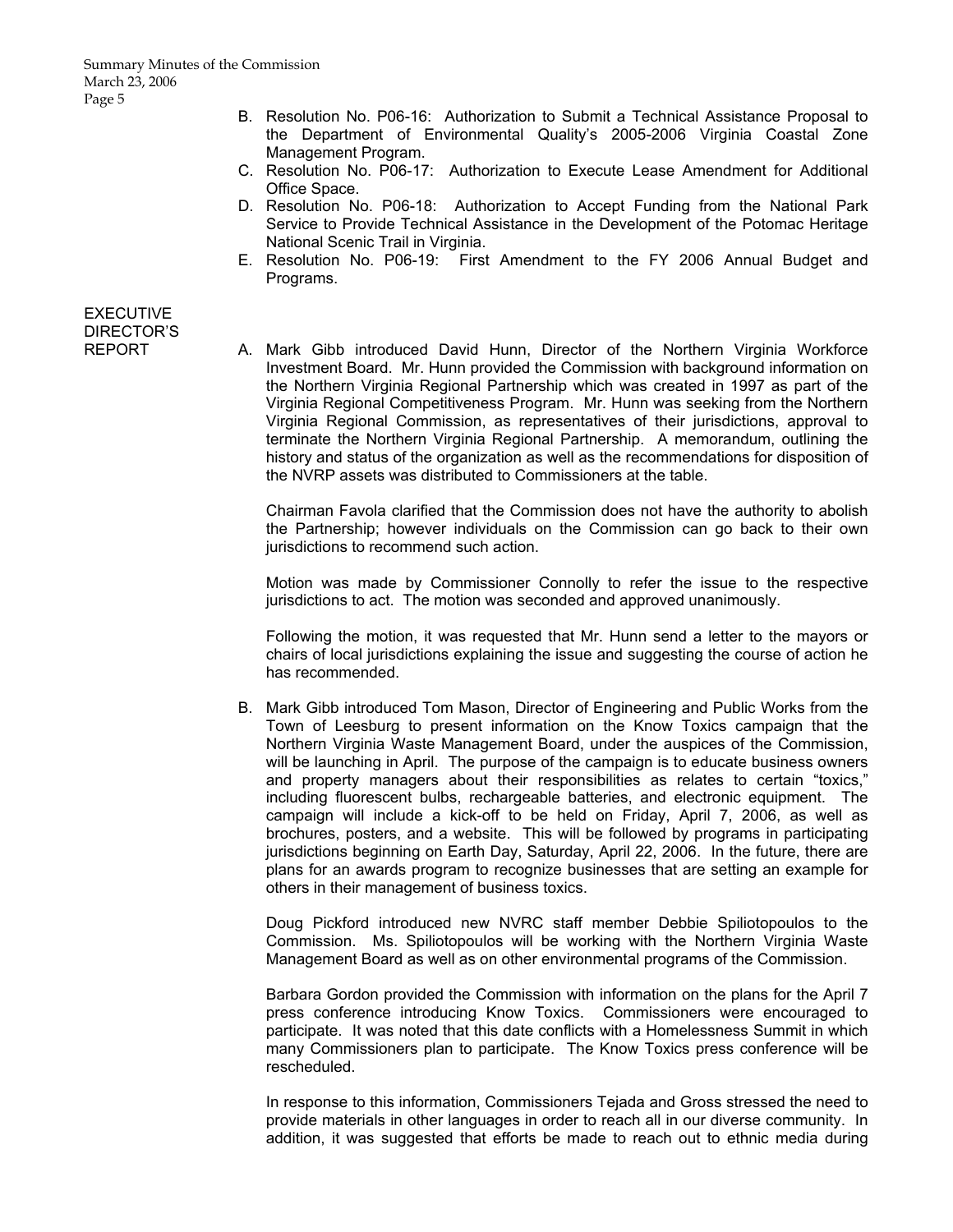campaigns such as this. Commissioner Gross expressed her desire to have diversity of language automatically built in to all literature of the Commission. Commissioner Tejada affirmed this desire and offered his assistance in accomplishing this goal. Commissioner Connolly suggested that members of the media that represent non-English speaking residents be invited to participate in a future meeting. Chairman Favola asked that the Commission's Communications Committee review this issue and develop a plan for the Commission to adopt.

C. Mr. Gibb reported on the Greater Washington Board of Trade's recent Potomac Conference on the future of this region which was held February 23-24 in Chantilly, Virginia. A summary of the conference from the Washington Business Journal and the Washington Post were distributed to Commissioners at the table.

## CHAIRMAN'S

REPORT Chairman Favola was recently featured on NewsChannel 8, and a video clip of the interview was made available for those who wished to view it after the Commission meeting.

# LEGISLATIVE

REPORT Commissioner Connolly introduced the legislative report, outlining the Commission's legislative priorities and the current status of each, which had been distributed at the table. Many issues having to do with funding are tied up in a budget impasse. A special session of the Assembly is to convene on Monday March 27, 2006.

> Information sheets on *FY 2007 to FY 2010 State Budget Comparison of Transportation Funding Allocation and Funding Revenue* were distributed at the table. There was a great deal of discussion on the issue of Transportation and its funding as well as some speculation on what will be eventually passed.

> In answer to a question about whether amounts agreed to would be time-limited, Ms. Rowland responded that because the transportation funding is not separate legislation, it would be tied to the biennial budget and would need to be revisited every two years.

> Ms. Rowland made note of the PDC funding bill. The Senate has allowed for a \$500,000 budget that would benefit this PDC (as well as Hampton Roads and Richmond).

> Commissioner Connolly introduced a letter that has been prepared for Commission approval. The letter, which Commissioner Favola would sign on behalf of the Commission, expresses to the Northern Virginia Delegation of the Virginia General Assembly the Commission's support of dedicated funding for Metro and the adoption of a significant overall increase in transportation funding for all modes. Motion to approve the letter was made by Commissioner Connolly, seconded and passed unanimously.

### **COMMITTEE** REPORTS *Communications*

*Committee* Commissioner Smedberg noted that in addition to Chairman Favola being interviewed on News Channel 8, and the Know Toxics Press Conference, NVRC was mentioned in six newspaper articles over the last month, including a March 17<sup>th</sup> article in the Washington Times, as well as mention on several local government websites. Mr. Gibb noted that there was also a large article in the Washington Post Arlington/Alexandria weekly section about the Four Mile Run Restoration Project. Barbara Gordon is preparing an article about the commission that will appear in the *Virginia Review* magazine. Also, podium signs are being ordered for use during press conferences and other events.

*Operations* 

*Committee* Commissioner Parrish noted that the Operations Committee is earnestly working on Mark Gibb's contract and will be reporting back on that soon. He thanked Commissioner Gross for her efforts as well as everyone's attention to the forms that were submitted.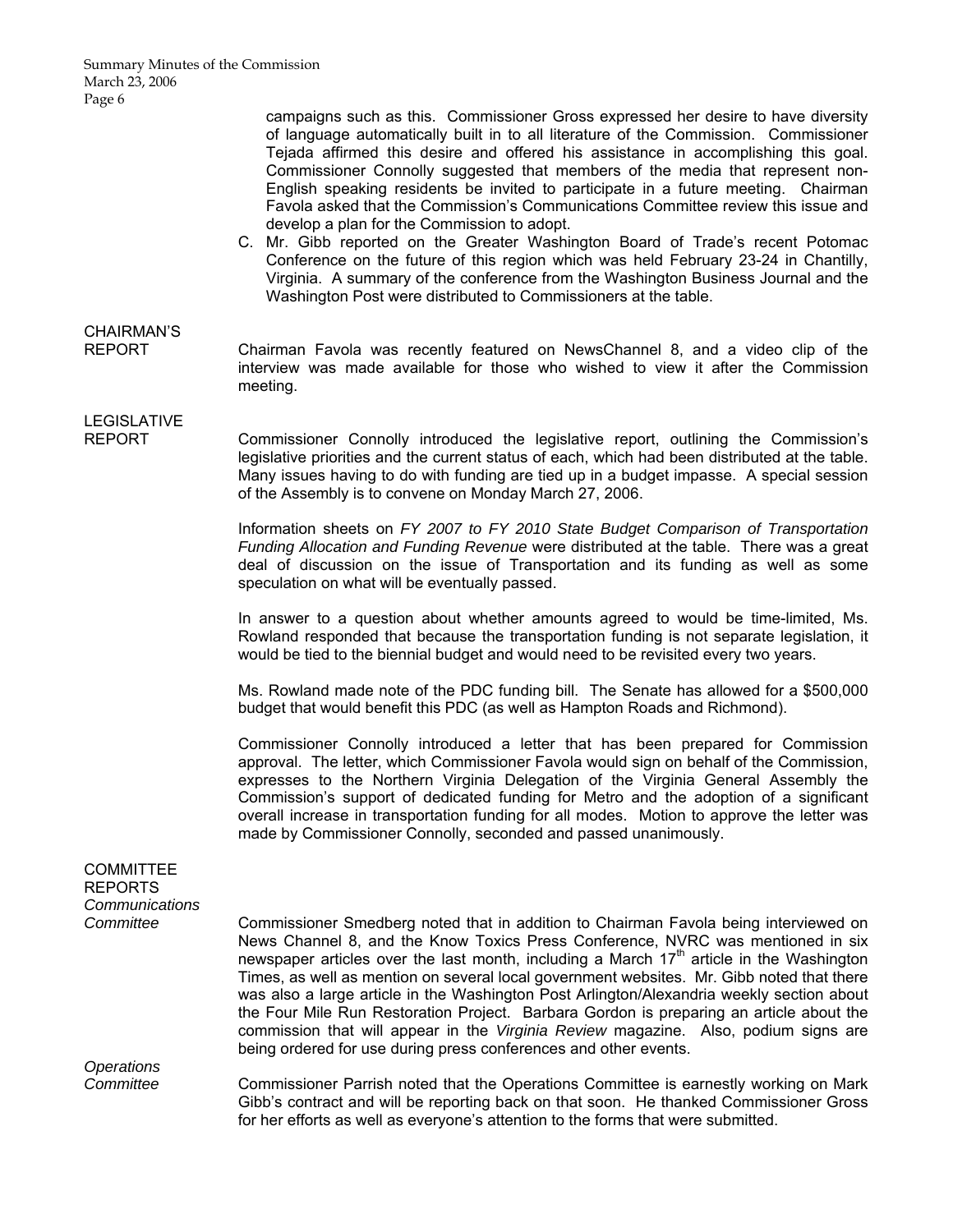As a result of the charter change in 2005, the bylaws need to be updated. The Operations Committee expects to propose recommendations in the following five areas: Dues Formula, Rules for Weighted Voting, Alternates, Committees for the Organization, and Conditions for Terminating Membership. Although the Operations Committee has already spoken about some of these issues, it has decided that it is going to come back to the Commission with all of the Bylaws recommendations rather than bringing things piecemeal to the Commission table.

 Commissioner Parrish provided the Commission with a status report on Operations Committee bylaws discussions to-date:

 Dues Formula: The new formula will most likely be based on a straight per capita assessment from all member governments. This assessment of dues is simplest and most equitable, but would result in large increases for some towns. The Operations Committee recommends that the new formula be phased in over four years.

 Weighted Voting: Weighted votes should be assigned and updated annually on each July 1, using the same population figures that established the dues for the fiscal year. In addition, population increments of 25,000 should be used to determine the number of votes per jurisdiction, rounding up for any portion of the increment. The weight of each member's vote at a particular Commission meeting should be determined by the number of members present from the jurisdiction when the vote is taken. A decision to have a weighted vote would automatically defer the actual vote to the next regular meeting. Per the charter, weighted voting is required by a motion of one jurisdiction and a second by a different jurisdiction.

 There was some discussion about this, the concern being that if there were issues that needed to be settled immediately, having to wait for a vote might be inconvenient. It was noted that the Committee is still working on this issue and will be addressing these concerns.

 Alternates: Currently only town representatives may designate alternates. The Operations Committee has considered that any member should be able to designate an alternate who also should be an elected member from his/her jurisdiction's Board or Council. Alternates should have all the privileges of a regular member, but should identify themselves prior to the meeting starting and there should be not attendance limitations affecting the service of alternates.

 Commissioner Parrish noted that the remaining bylaws sections, Committees and Conditions for Terminating Membership, will be taken up next time the Operations Committee meets. In addition, the Operations Committee would like to meet one hour prior to the next Commission meeting on April 27 to discuss Mr. Gibb's evaluation.

 Commissioner Parrish thanked Mark Gibb, Linda Tenney and Linda Summerall for their help in this bylaws review process.

**OTHER** 

BUSINESS Following a suggestion from Commissioner Gardner that a boundary stones report be included on the next Commission agenda, Chairman Favola noted that it was on the agenda list for future Commission meetings although it might not come up next month.

> Commissioner Tejada shared information on a day laborers summit, *Building Consensus: A Forum on Regional Day Labor Issues, Part II,* which will take place at the Metropolitan Washington Council of Governments on Thursday, March 30, 2006. A flyer with additional information was distributed to Commissioners at the table.

> Commissioner Gross noted that the Northern Virginia Regional Park Authority is undergoing a strategic planning process. She thought it would be a terrific opportunity to